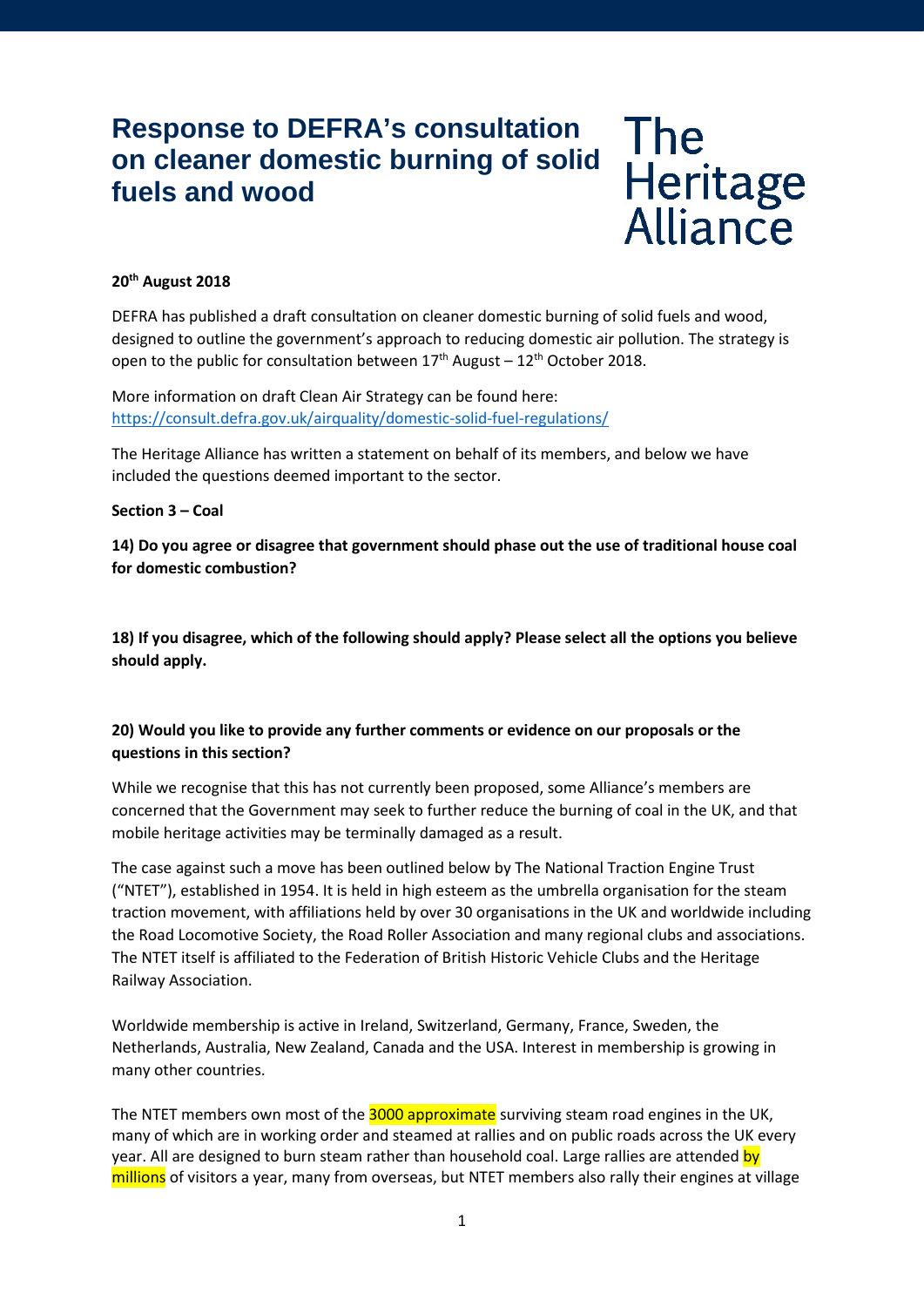fêtes, fairs, agricultural shows, weddings, schools and other public or fund-raising events. They are an inspiration to young and old and help to attract apprentices into the engineering profession.

## **The case for allowing steam road vehicles to continue burn steam coal:**

- 1. The pollution from coal-burning engines is *de minimis* when compared with pollution from other domestic, agricultural and industrial sources. Annual sales of steam coal amount to very few tonnes; Welsh dry steam coal has about 50% of the volatiles, at a maximum of 20%, compared with the bituminous coal used for coalfired power stations, maximum 38%
- 2. The NTET never receives substantial complaints about coal-burning road vehicles. Indeed, many particularly like the smell and sight of coal smoke from engines.
- 3. It is unusual for steam road engines to work in the cities where pollution from other emissions is at its highest. We note that Historic Vehicles are exempted from complying with the Transport for London Low Emission zone[: https://tfl.gov.uk/modes/driving/low](https://tfl.gov.uk/modes/driving/low-emission-zone/check-if-your-vehicle-is-affected/exemptions-and-discounts)[emission-zone/check-if-your-vehicle-is-affected/exemptions-and-discounts](https://tfl.gov.uk/modes/driving/low-emission-zone/check-if-your-vehicle-is-affected/exemptions-and-discounts) and will be exempted when the more stringent regulations apply after October 2020.
- 4. Banning coal burning road vehicles would have a minimal environmental benefit and no appreciable benefit to public health given the low volume coal consumed. It would be a token gesture, causing more harm than good. It would stop a successful public, worldleading entertainment business, especially in rural areas, and reduce these important and popular survivors of our industrial heritage to the level of static and lifeless museum exhibits with limited appeal in an age where the experience economy is growing. It would be unpopular with voters of all persuasions.
- 5. Post Brexit, the UK may have the opportunity to re-assert greater independence and individuality, and the steam traction engine movement is a potent symbol of what we have that is different and distinguished, giving great pleasure to a wide range of the population. At some point there may be pressure from the EU or elsewhere to ban coal burning in the road, but there is nowhere in the EU or the rest of the world that has a national collection to compare with our traction engines. They are a good example of a special case.
- 6. The British government must robustly protect and preserve us in the same way as it has with other distinctive elements of British life, such as driving on the left, the pint glass and allowing steam locomotives such as the Flying Scotsman to run on special trains on the main railway lines

### **Next step**

Representatives of the heritage transport bodies, including the Heritage Railway Association, would like to meet officials for a more detailed review of the merits of the above case.

The consultation gives no definition of 'domestic' but makes frequent reference to the 'home'; to alleviate fears from the mobile heritage sector, a definition could clearly exclude for example the personal use of steam vehicles.

### **Section 9 – Additional suggestions**

# **Do you have any additional comments/views that you wish to provide on the content of this consultation?**

The consultation is vague on what these comprehensive new powers for local authorities will be in terms of banning and regulating the use of certain fuel types. A framework should ensure that they